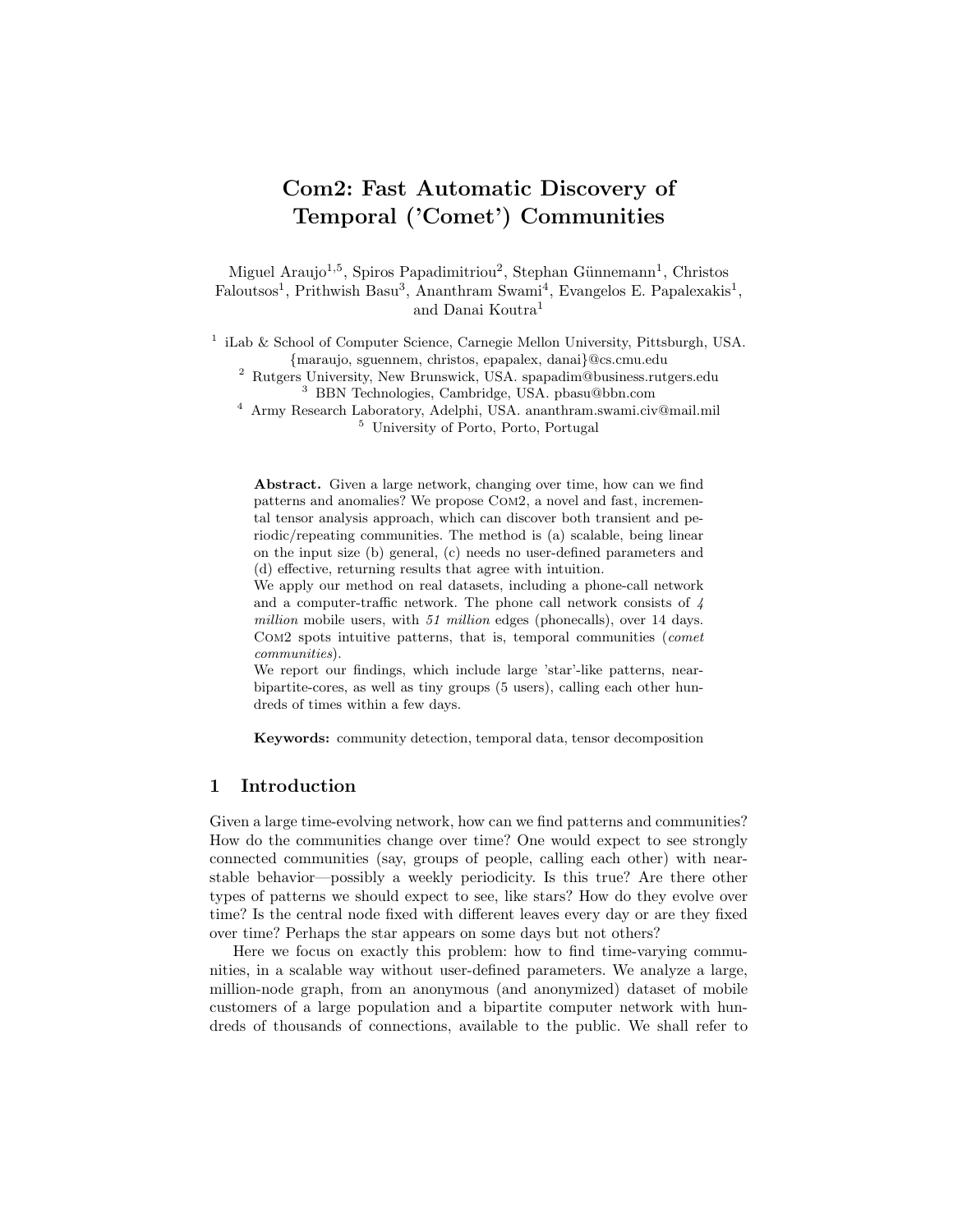time-varying communities as *comet communities*, because they (may) come and go, like comets.

Spotting communities and understanding how they evolve are crucial for forecasting, provisioning and anomaly detection. The contributions of our method, Com2, are the following:

- Scalability: Com2 is linear on the input size, thanks to a careful, incremental tensor-analysis method, based on fast, iterated rank-1 decompositions.
- No user-defined parameters: Com2 utilizes a novel Minimum Description Length (MDL) based formulation of the problem, to automatically guide the community discovery process.
- Effectiveness: We applied Com2 on real and synthetic data, discovering time-varying communities that agree with intuition.
- Generality: Com2 can be easily extended to handle higher-mode tensors.

# 2 Background and Related Work

In this section, we summarize related work on graph patterns, tensor decomposition methods, and general anomaly detection algorithms for graphs.

Tensor Decomposition An n-mode tensor is a generalization of the concept of matrices: a 2-mode tensor is just a matrix, a 3-mode tensor looks like a data-cube, and a 1-mode tensor is a vector. Among the several flavors of tensor decompositions (see [1]), the most intuitive one is the so called Canonical Polyadic (CP) or PARAFAC decomposition [2]. PARAFAC is the generalization of SVD (Singular Value Decomposition) in higher modes.

Tensors have been used for anomaly detection in computer networks [3] and Facebook interactions [4] and for clustering of web pages [5].

Static community detection Static community detection methods are closely related to graph partitioning and clustering problems. Using a more algebraic approach, community detection can also be seen as a feature identification problem in the adjacency matrix of a graph and several algorithms based on spectral clustering have been developed. Santo Fortunato wrote a detailed report on community detection [6].

Time evolving graphs Graph evolution has been a topic of interest for some time, particularly in the context of web data [7, 8]. MDL-based approaches for detecting overlapping communities in static graphs [9] as well as non-overlapping communities in time-evolving graphs [10] have been previously proposed. However, the former cannot be easily generalized to time-evolving graphs, whereas the latter focuses on incremental, streaming community discovery, imposing segmentation constraints over time, rather than on discovering comet communities. Other work, e.g. [11], studies the problem of detecting changing communities, but requires selection of a small number of parameters. Furthermore, broadly related work uses tensor-based methods for analysis and prediction of timeevolving "multi-aspect" structures, e.g., [12].

Table 1 compares some of the most common static and temporal community detection methods.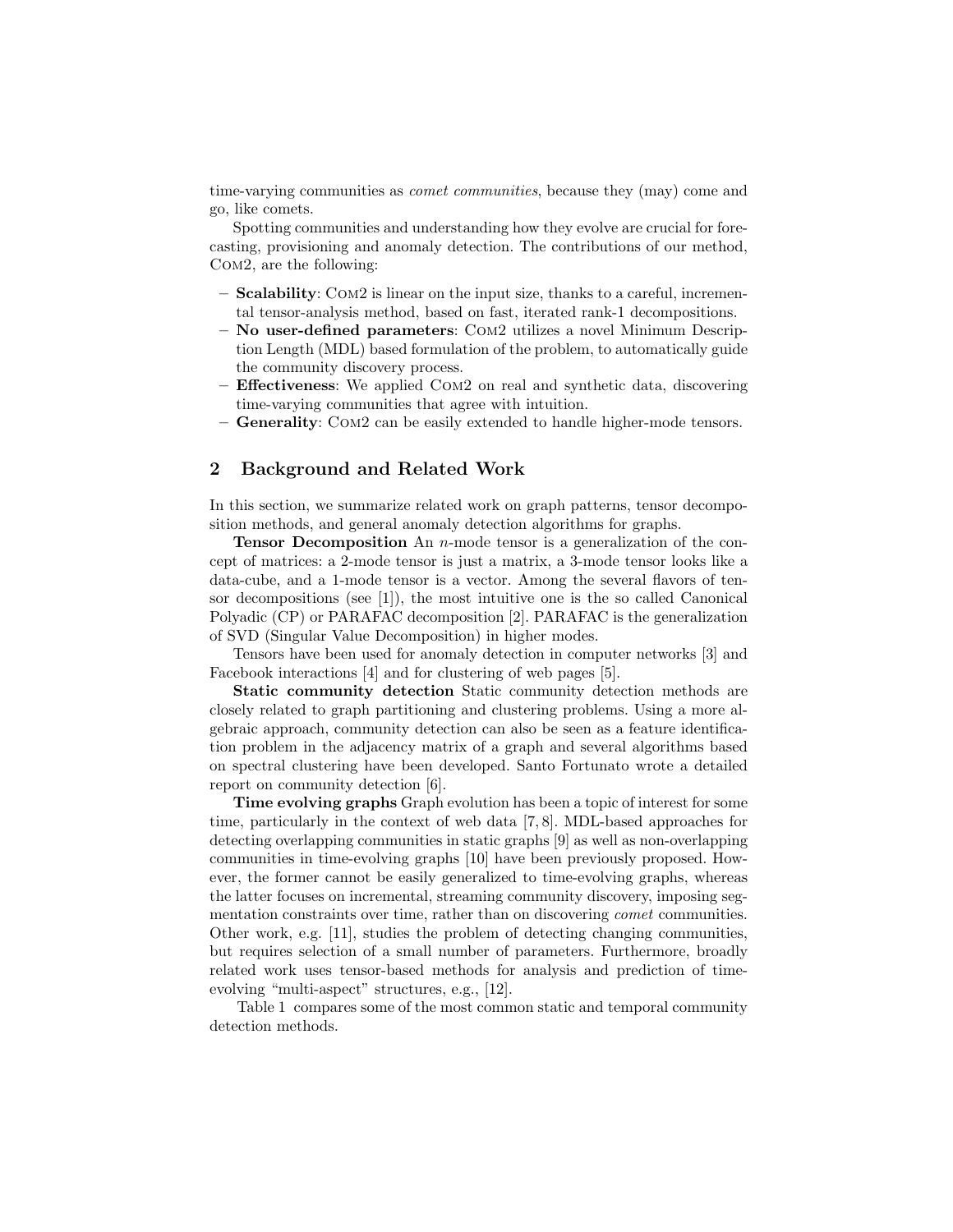

<sup>∗</sup> Temporal communities do not need to be contiguous.

† No user-defined parameter.

‡ Results are easy to interpret; elements of the community can be identified easily. Table 1: Comparison of common (temporal) community detection methods

# 3 Proposed Method

In this section, we formalize our problem, present the proposed method and analyze it. We first describe our MDL-based formalization which guides the community discovery process. Next, we describe a novel, fast, and efficient search strategy, based on iterated rank-1 tensor decompositions which can discover time varying communities in a fast and effective manner.

## 3.1 Formal objective

We are given a temporal directed network consisting of sources  $S$ , destinations D, and time stamps T. We represent this network via a 3-mode tensor  $X \in$  $\{0,1\}^{|\mathcal{S}|\times|\mathcal{D}|\times|\mathcal{T}|}$  where  $\mathbf{X}_{i,j,t} = 1$  if source i is connected to destination j at time t. As abbreviations we use  $N = |\mathcal{S}|$ ,  $M = |\mathcal{D}|$ , and  $K = |\mathcal{T}|$ . The goal is to automatically detect communities:

#### Definition 1. Community

A community is a triplet  $C = (S, D, T)$  with  $S \subseteq S$ ,  $D \subseteq D$ , and  $T \subseteq T$  such that each triplet describes an 'important' time-varying aspect.

We propose to measure the 'importance' of a community via the principle of compression, i.e. by the community's ability to help us compress the 3-mode tensor: if most of the sources are connected to most of the destinations during most of the indicated times, then we can compress this 'comet-community' easily. By finding the set of communities leading to the best compression of the tensor, we get the overall most important communities.

More specifically, we use MDL (Minimum Description Length) [16]. That is, we aim to minimize the number of bits required to encode the detected patterns (i.e. the model) and to describe the data given these patterns (corresponding to the effects of the data which are not captured by the model). Thus, the overall description cost automatically trades off the model's complexity and its goodness of fit. In the following, we provide more details about the description cost: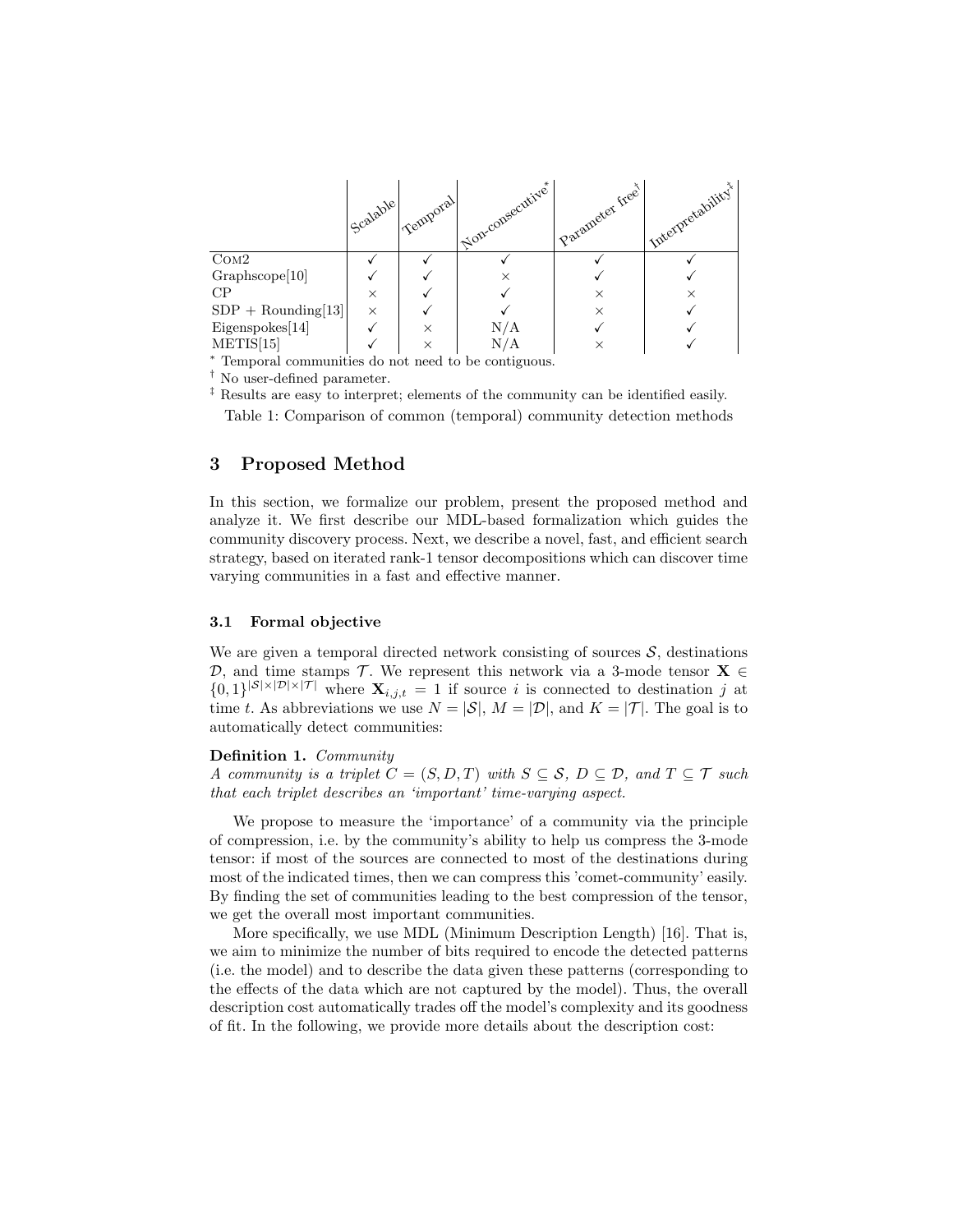Description cost. The first part of the description cost accounts for encoding the detected patterns  $\mathcal{C} = \{C_1, \ldots, C_l\}$  (where l is part of the optimization and not a priori given). Each pattern  $C_i = (S_i, D_i, T_i)$  can completely be described by the cardinalities of the three included sets and by the information which vertices and time stamps belong to these sets. Thus, the coding cost for a pattern  $C_i$  is

$$
L_1(C_i) = \log^* |S_i| + \log^* |D_i| + \log^* |T_i| + |S_i| \cdot \log N + |D_i| \cdot \log M + |T_i| \cdot \log K
$$

The first three terms encode the cardinalities of the sets via the function log<sup>∗</sup> using the universal code length for integers  $[17]^{6}$ . The last three terms encode the actual membership information of the sets: e.g., since the original graph contains N sources, each source included in the pattern can be encoded by  $\log N$  bits, which overall leads to  $|S_i|$ ·log N bits to encode all sources included in the pattern.

Correspondingly, a set of patterns  $C = \{C_1, \ldots, C_l\}$  can be encoded by the following number of bits:

$$
L_2(\mathcal{C}) = \log^* |\mathcal{C}| + \sum_{C \in \mathcal{C}} L_1(C)
$$

That is, we encode the number of patterns and sum up the bits required to encode each individual pattern.

The second part of the description cost encodes the data given the model. That is, we have to provide a lossless reconstruction of the data based on the detected patterns. Since in real world data we expect to find overlapping communities, our model should not be restricted to disjoint patterns. But how to reconstruct the data based on overlapping patterns? As an approach, we refer to the principle of Boolean algebra: multiple patterns are combined by a logical disjunction. That is, if an edge occurs in at least one of the patterns, it is also present in the reconstructed data. This idea related to the paradigm of Boolean tensor factorization. More formally, the reconstructed tensor is given by:

# Definition 2. Tensor reconstruction

Given a pattern  $C = (S, D, T)$ . We define the indicator tensor  $\mathbf{I}^C \in \{0, 1\}^{N \times M \times K}$ to be the 3-mode tensor with  $\mathbf{I}_{i,j,k}^C = 1 \Leftrightarrow i \in S \wedge j \in D \wedge k \in T$ . Given a set of patterns C, the reconstructed tensor  $X^C$  is defined as  $X^C =$  $\bigvee_{C\in\mathcal{C}}\mathbf{I}^C$  where  $\vee$  denotes element-wise disjunction.

The tensor  $X^{\mathcal{C}}$  might not perfectly reconstruct the data. Since MDL, however, requires a lossless compression, a complete description of the data has to encode the 'errors' made by the model. Here, an error might either be an edge appearing in **X** but not in  $X^C$ , or vice versa. Since we consider a binary tensor, the number of errors can be computed based on the squared Frobenius norm of the residual tensor, i.e.  $\|\mathbf{X} - \mathbf{X}^{\mathcal{C}}\|$ 2  $\frac{2}{F}$ .

Since each 'error' corresponds to one triplet (source, destination, time stamp), the description cost of the data can now be computed as

$$
L_3(\mathbf{X}|\mathcal{C}) = \log^* ||\mathbf{X} - \mathbf{X}^{\mathcal{C}}||_F^2 + ||\mathbf{X} - \mathbf{X}^{\mathcal{C}}||_F^2 \cdot (\log N + \log M + \log K)
$$

<sup>&</sup>lt;sup>6</sup> Not to be confused with the *iterated logarithm* (log<sup>\*</sup>). log<sup>\*</sup> is defined as log<sup>\*</sup> x =  $\log x + \log \log x + \dots$ , where only the positive terms are included in the sum.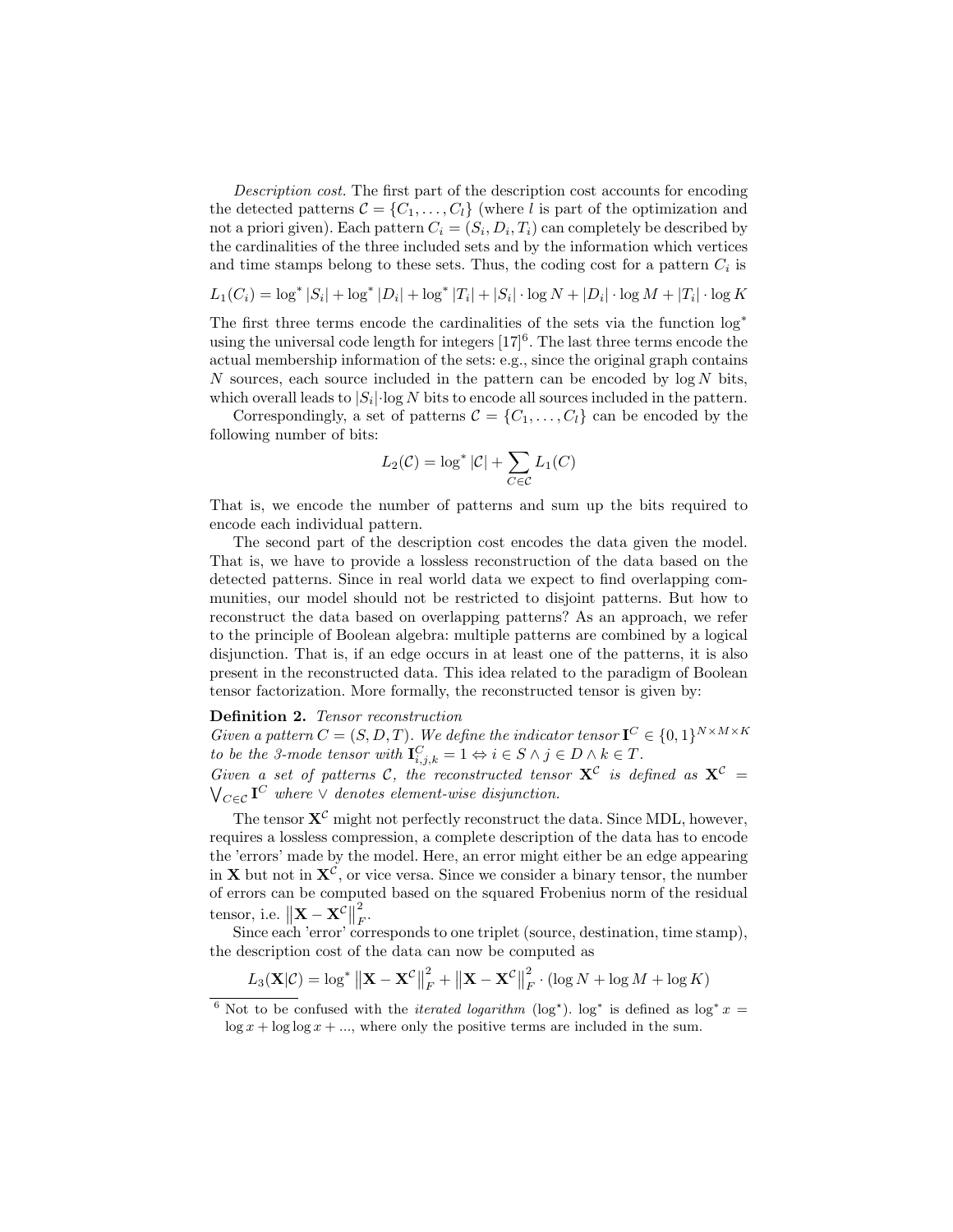Technically, we also have to encode the cardinalities of the set  $S$ ,  $D$ , and  $T$ (i.e. the size of the original tensor). Given a specific dataset, however, these values are constant and thus do not influence the detection of the optimal solution.

Overall model. Given the functions  $L_2$  and  $L_3$ , we are now able to define the communities that minimize the overall number of bits required to describe the model and the data:

#### Definition 3. Finding comet communities

Given a tensor  $\mathbf{X} \in \{0,1\}^{|\mathcal{S}| \times |\mathcal{D}| \times |\mathcal{T}|}$ . The problem of finding comet communities is defined as finding a set of patterns  $\mathcal{C}^* \subseteq (\mathcal{P}(\mathcal{S}) \times \mathcal{P}(\mathcal{D}) \times \mathcal{P}(\mathcal{T}))$  such that

$$
C^* = \arg\min_{\mathcal{C}} [L_2(\mathcal{C}) + L_3(\mathbf{X}|\mathcal{C})]
$$

Again, it is worth mentioning that the patterns detected based on this definition are not necessarily disjoint, thus better representing the properties of real data.

Obviously, computing the optimal solution to the above problem is infeasible as it is NP-hard. In the following, we present an approximate but scalable solution based on an iterative processing scheme.

#### 3.2 Algorithmic Solution

We approximate the optimal solution via an iterative algorithm, i.e., we sequentially detect important communities. However, given the extremely large search space of the patterns (with most of the patterns leading to only low compression), the question is how to spot the 'good' communities?

Our idea is to exploit the paradigm of tensor decomposition [2]. Tensor decomposition provides us with a principled solution to detect patterns in a tensor while simultaneously considering the global characteristics of the data. It is worth mentioning that tensor decomposition cannot directly be used to solve our problem: (1) Tensor decomposition methods usually require the specification of the number of components in advance, while we are interested in a parameter-free solution. (2) Traditional tensor decomposition does not support the idea of Boolean disjunctions as proposed in our method, and Boolean tensor factorization methods [18] are still limited and a new field to explore. (3) Tensor decomposition does not scale to large datasets if the number of components is large as many local maxima exist. In our case, we expect to find many communities in the data.

Thus, in this work, we propose a novel, incremental tensor analysis for the detection of temporal communities. The outline of our method is as follows:

- Step 1: Candidate 'comet' community: We spot candidates by using an efficient rank-1 tensor decomposition. This step provides 3 vectors that represent the score of each source, destination and time stamp.
- Step 2: Ordering and community construction: The scores from step 1 are used to guide the search for important communities. We order the candidates and use MDL to determine the correct community size.
- Step 3: Tensor deflation: Based on the communities already detected, we deflate the tensor so that the rank-1 approximation is steered to find novel communities in later iterations.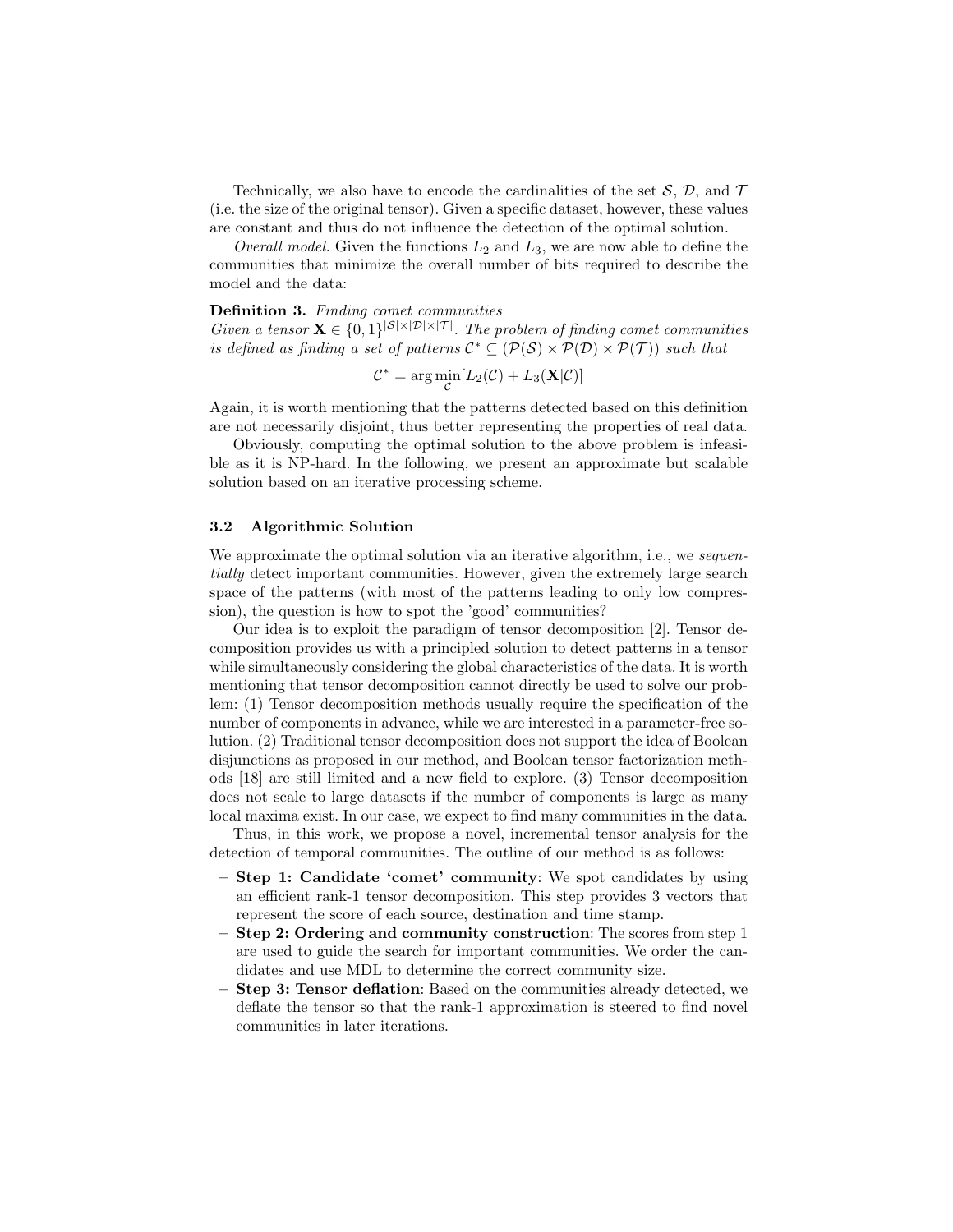In the following, we discuss each step of the method.

Candidate generation. As explained, exhaustive search of all candidate communities is not possible. We propose to find a good initial candidate community using a fast implementation of rank-1 tensor decomposition. We aim at finding vectors  $\mathbf{a} \in \mathbb{R}^N$ ,  $\mathbf{b} \in \mathbb{R}^M$ , and  $\mathbf{c} \in \mathbb{R}^K$  providing a low rank approximation of the community. Intuitively, sources connected to highly-connected destinations at highly active times get a higher score in the vector a and similarly for the other two vectors. Specifically, to find these vectors, a scalable extension of the matrix-power-method only needs to iterate over the equations:

$$
\mathbf{a}_{i} \leftarrow \sum_{j=1,k=1}^{M,K} \mathbf{X}_{i,j,k} \mathbf{b}_{j} \mathbf{c}_{k} , \quad \mathbf{b}_{j} \leftarrow \sum_{i=1,k=1}^{N,K} \mathbf{X}_{i,j,k} \mathbf{a}_{i} \mathbf{c}_{k} , \quad \mathbf{c}_{k} \leftarrow \sum_{i=1,j=1}^{N,M} \mathbf{X}_{i,j,k} \mathbf{a}_{i} \mathbf{b}_{j}
$$
(1)

where  $\mathbf{a}_i$ ,  $\mathbf{b}_j$  and  $\mathbf{c}_k$  are the scores of source i, destination j and time k. These vectors are then normalized and the process is repeated until convergence.

## Lemma 1. ALS [19] reduces to Equation 1, when we ask for rank-1 results.

*Proof.* Substituting vectors  $\bf{a}$ ,  $\bf{b}$ ,  $\bf{c}$ , instead of matrices  $(\bf{A}, \bf{B}, \bf{C})$ , and carefully handling the Khatri-Rao products, we obtain the result.

Notice that the complexity is linear in the size of the input tensor: Let  $E$  be the number of non zeros in the tensor, we can easily show that each iteration has complexity  $O(E)$  as we only need to consider the non zero  $\mathbf{X}_{i,j,k}$  values. In practice, we select an  $\epsilon$  and compare two consecutive iterations in order to stop the method when convergence is achieved. In our experimental analysis in Section 4 (using networks with millions of nodes) we saw that a relatively small number of iterations (about 10) is sufficient to provide reasonable convergence.

We can now use the score vectors **a**, **b** and **c** as a heuristic to guide our community construction.

Community construction using MDL. Since the tensor decomposition provides numerical values for each node/time stamp, its result cannot be directly used to specify the communities. Additionally, there might be no clear threshold to distinguish between the nodes/time stamps belonging to the community and the rest. Our goal is to find a single community  $C' \in (\mathcal{P}(\mathcal{S}) \times \mathcal{P}(\mathcal{D}) \times \mathcal{P}(\mathcal{T}))$  leading to the best compression, based on a local (i.e. community-wise) evaluation based on MDL (see Definition 3).

The definition of  $L_3(\mathbf{X}|\mathcal{C})$  can be adapted to represent the MDL of this single community. By using the Hadamard product  $(\mathbf{X} \circ \mathbf{I}^{C'})$ , we restrict the tensor to the edges of the pattern:

$$
\hat{L}_3(\mathbf{X}|C') = \log^* \left\| \mathbf{X} \circ \mathbf{I}^{C'} - \mathbf{I}^{C'} \right\|_F^2 + \left\| \mathbf{X} \circ \mathbf{I}^{C'} - \mathbf{I}^{C'} \right\|_F^2 \cdot (\log |S| + \log |D| + \log |T|)
$$
  
+ 
$$
\log^* \left\| \mathbf{X} - \mathbf{X} \circ \mathbf{I}^{C'} \right\|_F^2 + \left\| \mathbf{X} - \mathbf{X} \circ \mathbf{I}^{C'} \right\|_F^2 \cdot (\log N + \log M + \log K)
$$

Even though we now only have to find a single community, minimizing this equation is still hard. Therefore, we exploit the result of the tensor decomposition to design a good search strategy.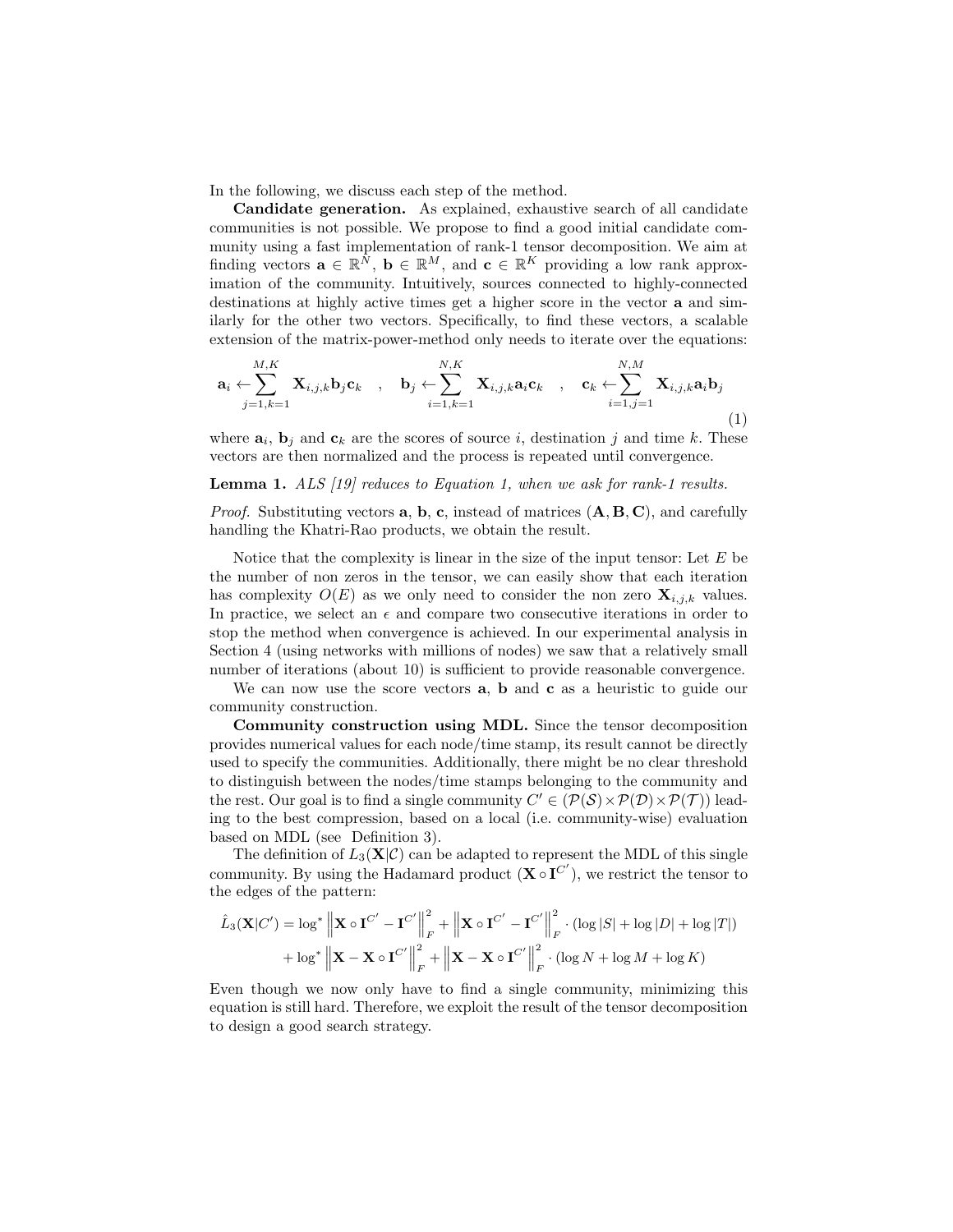We first sort the sources, destination, and time stamps according to the scores provided by the tensor decomposition. Let  $S = (s_1, \ldots, s_N)$ ,  $\mathcal{D}' = (d_1, \ldots, d_M)$  and  $\mathcal{T}' = (t_1, \ldots, t_K)$  denote the lists storing the sorted elements. We start constructing the community by selecting the most promising triplet first, i.e., we form the community using the most promising edge and we evaluate its description cost.

Given the current community, we incrementally let the community grow. For each mode, we randomly select an element that is not currently part of the community using the score vectors as sampling bias. For each of these elements, we calculate the description length considering that we would add it to the community. The lowest description length is then selected, and the corresponding element is added to the community. If none of these elements decreases the overall description length, we reject them, proceed with the old community and repeat this process. If we observe l consecutive rejections, the method stops. It can be shown that the probability that an element that should have been included in the community was not included decreases exponentially as a function of l and of its initial score, thus a relatively small value of  $l$  is sufficient to identify a vast majority of the elements in the community. In our experimental analysis, a default value of  $l = 20$  was seen to be enough, i.e. larger values have not led to the addition of further elements even when considering communities with thousands of elements. Therefore, we consider this parameter to be general and it does not need to be defined by the user of the algorithm.

**Tensor deflation.** The output of the previous two steps is a *single* community. To detect multiple communities, multiple iterations are performed. The challenge of such an iterative processing is to avoid generating the same community repeatedly: we have to explore different regions of the search space.

As a solution, we propose the principle of tensor deflation. Informally, we remove the previously detected communities from the tensor, to steer the tensor decomposition to different regions. More formally: Let  $X^{(1)} = X$  be the original tensor. In iteration i of our method we analyze the tensor  $X^{(i)}$  leading to the community  $C_i$ . The tensor used in iteration  $i+1$  is recursively computed as

$$
\mathbf{X}^{(i+1)} = \mathbf{X}^{(i)} - \mathbf{I}^{C_i} \circ \mathbf{X}^{(i)}
$$

where ∘ is once again the Hadamard product. This deflated tensor might either be used in both the candidate generation and community construction stages, in case we want to penalize overlapping communities, or in the candidate generation stage alone if overlapping communities are not to be penalized.

The method might terminate when the tensor is fully deflated (if possible), or when a specific number of communities has been found, or when some other measure of community quality was not achieved in the most recent communities (e.g. community size).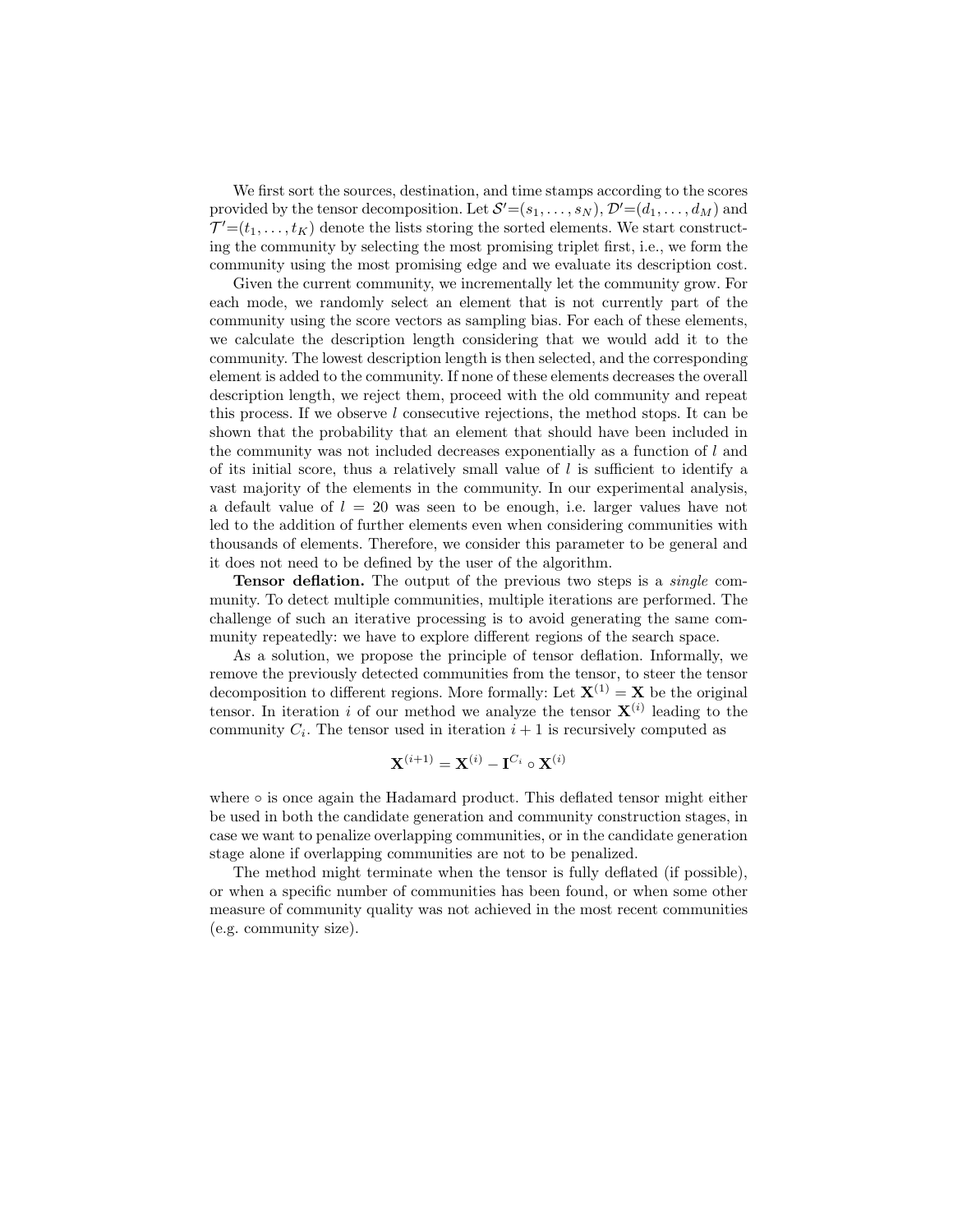#### Complexity Analysis

**Lemma 2.** Our algorithm has a runtime complexity of  $O(M \cdot (k \cdot E + N \cdot \log N))$ , where  $M$  is the number of communities we obtain,  $E$  is the number of non-zeros of the tensor,  $N$  is the length of the biggest mode, and  $k$  the number of iterations to obtain convergence. Thus, our method scales linearly w.r.t. the input E.

Proof. Omitted for brevity.

## 4 Experiments

We tested our method on a variety of synthetic tensors to assess it's quality and scalability. We also applied Com2 on two realworld datasets: a large phone call network and a public computer communications network, demonstrating that it can find interesting patterns in challenging, real-world scenarios. This section details the experiments on the datasets summarized in Table 2.

| Abbr         |                       | $\text{Nodes} \# \text{Non zeros} \text{Time} \text{Description}$ |                                             |
|--------------|-----------------------|-------------------------------------------------------------------|---------------------------------------------|
| <b>OLB</b>   | $10 - 20$             |                                                                   | $\boxed{1000-2000}$ 100 Overlapping blocks. |
| DJB          | 1 0 0 0               | 50000                                                             | $500$ Disjoint blocks.                      |
|              | LBNL $ 1647 + 13782 $ | 113 030                                                           | 30 Bipartite Internet traces from LBNL.     |
| <b>PHONE</b> | 3952632               | 51 119 177                                                        | 14 Phone call network.                      |

Table 2: Networks used: Two small, synthetic networks; two large real networks.

## 4.1 Quality of the solutions

The characterization of the temporal communities identified by the method is important. In particular we want to answer the following questions: How are "overlapping blocks" identified? How "dense" are the communities found?

Impact of overlap. A tensor with two disjoint communities was constructed and, iteratively, elements from each of the modes of one of the communities were replaced with elements of the other. Our tests show that the communities are reported as independent until there is an overlap of about 70% of the elements in each mode, in which case they start being reported as a single community. This corresponds to an overlapping of slightly over 20% of the non-zero values of the two communities and the global community formed has 63% of non-zeros. This clearly demonstrates that Com2 has high discriminative power: it can detect the existence of communities that share some of their members and it is able to report them independently, regardless of their size (the method is scale-free).

Impact of block density. We also performed experiments to determine how density impacts the number of communities found. Fifty disjoint communities were created in a tensor and non-zeros were sampled without repetition from each community with different probabilities and random noise was then added. We analyzed the number of non-zeros in the first fifty communities reported by our method in order to calculate its accuracy. As we show in Figure 1a, Com2 has high discriminative power even with respect to varying density.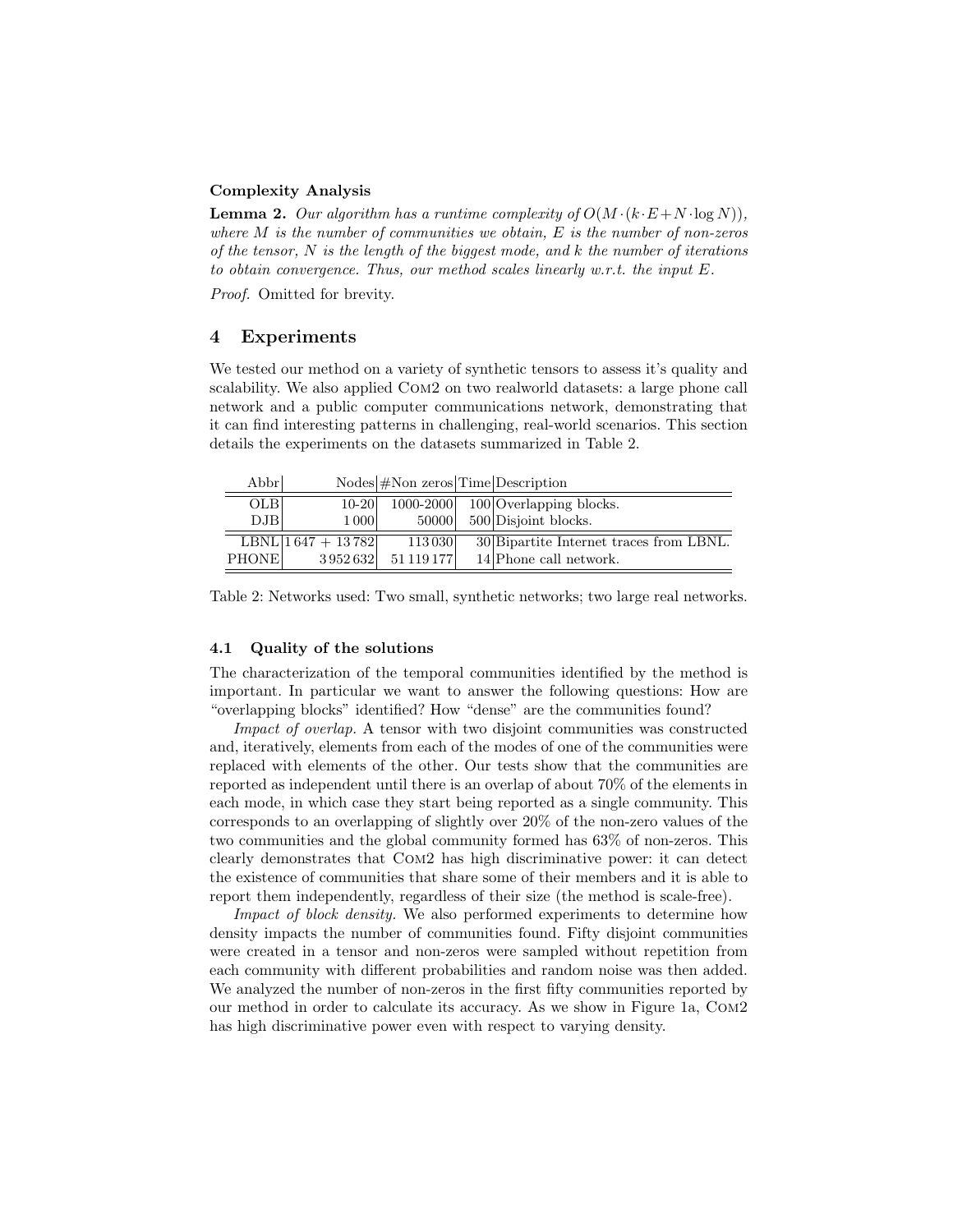

(a) Tensor with disjoint blocks - Com2 identifies communities even at low densities.

(b) Com2 scales linearly with input size: Running time versus number of nonzeros for random tensors.

Fig. 1: Experiments on synthetic data.

#### 4.2 Scalability

As detailed before, Com2's running time is linear on the number of communities and in the number of non-zero values in the tensor. We constructed a tensor of size  $10\,000 \times 10\,000 \times 10\,000$  and randomly created connections between sources and destinations at different timesteps. Figure 1b shows the runtime versus the number of non-zeros in the tensor when calculating the first 200 communities of the tensor. We consider random insertion to be a good worst-case scenario for many real-life applications, as the lack of pre-defined structure will force many small communities to be found, effectively penalizing the running time of COM2.

In addition to its almost linear runtime, Com2 is also easily parallelizable. By selecting different random seeds in the tensor decomposition step, different communities can be found in parallel.

## 4.3 Discoveries on real data

We applied COM2 to a dataset from a european mobile carrier, to characterize the communities found in real phone call data. We considered the network formed by calls between clients of this company over a period of 14 days. During this period, 3 952 632 unique clients made 210 237 095 phone calls, 51 119 177 of which formed unique (caller, callee, day) triplets. The tensor is very sparse, with density in the order of  $10^{-7}$ . We extracted 900 communities using COM2. These communities contain a total of 229 287 unique non-zeros. 293 unique callers and 97 677 unique callees are represented, so the first observation is that the temporal communities are usually heavy on one side with large outgoing stars.

We also applied Com2 to a public computer network dataset captured in 1993, made available by the Lawrence Berkeley National Laboratory. 30 days of TCP connections between 1 647 IP addresses inside the laboratory and 13 782 external IP addresses were recorded. This tensor was totally deflated and a total of 19 046 communities were found (1 930 of them having at least 10 non-zeros).

In both, fairly different, realworld scenarios, Com2 uses the default parameters (cf. Sec. 3), showing it can be applied without any user-defined parameters.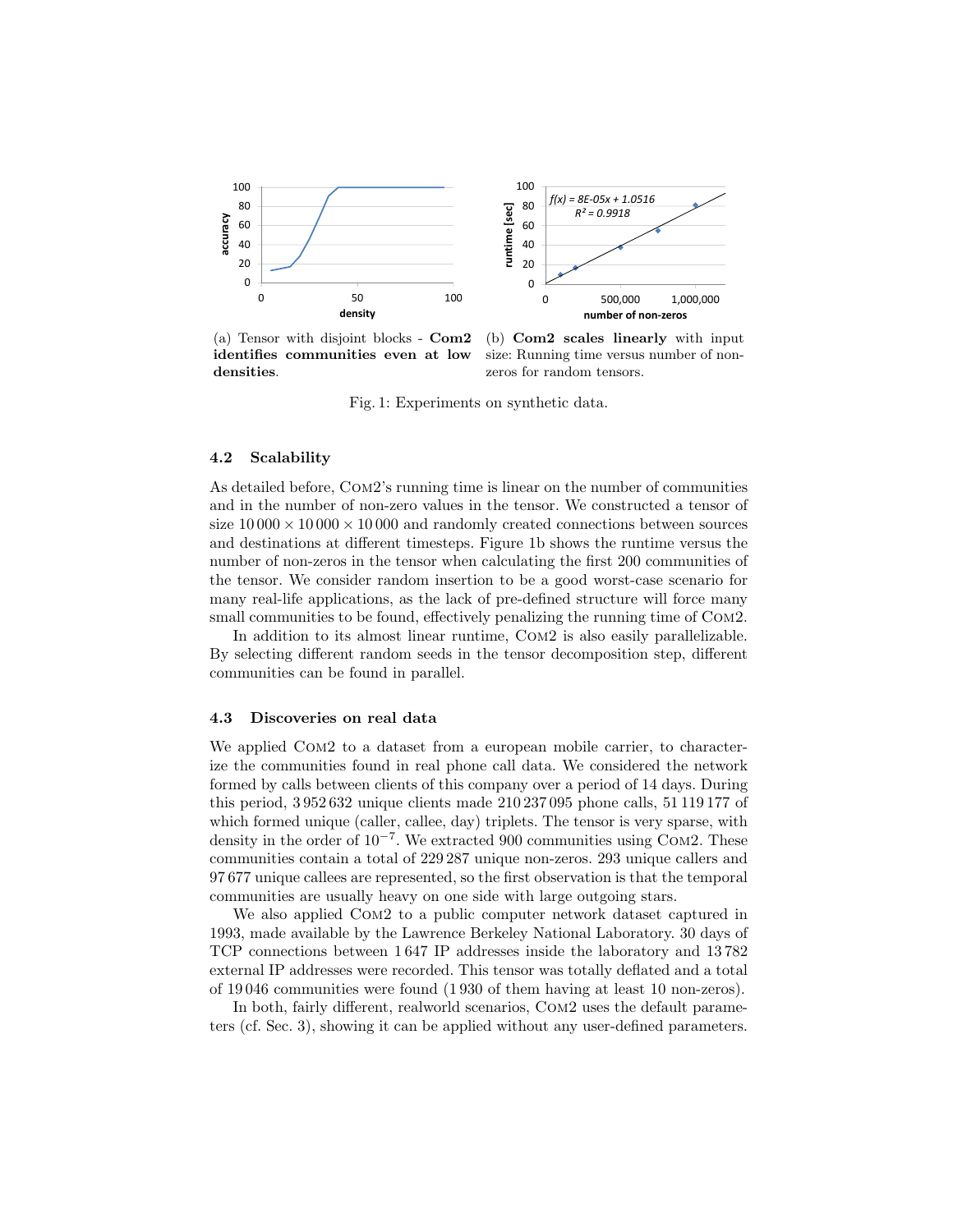**Observation 1** The biggest communities are more active during weekdays.

Figure 2 shows the number of active communities per day of the week on both datasets and we can see that most communities are significantly more active during weekdays. In the phone call data, we are led to believe that these are mostly companies with reduced activity during weekends, while the reduced activity during the weekends in the research laboratory is to be expected.



Fig. 2: Weekly periodicity: number of active communities vs time. Notice the weekend dives on a) days 4, 5 and 11, 12 and b) days 3, 4, 10, 11, 17, 18, 24, 25

## Observation 2 A typical pattern is the "Flickering stars".

When analyzing a phone call network, a pattern to be expected is the marketeer pattern in which a number calls many others a very small number of times (1 or 2). Surprisingly, the stars reported by Com2 were not of this type. Two callers stand out in an analysis of the communities reported: one participated in 78 279 (source, destination, time) triplets as a caller but only in 10 triplets as a receiver, while the other participated in 8 909 triplets as a caller and in none as a receiver. These two nodes are centers of two distinct outgoing stars and were detected by the algorithm. However, the time component of these stars was not a single day but rather spanned almost all the weekdays. This behavior does not seem typical of a marketeer, so we hypothesize that it is a big company communicating with employees. Many of the reported communities are stars of this type: a caller calling a few hundred people in a subset of the weekdays - we call them flickering because there is still some activity during the rest of the weekdays, only reduced so that those days are not considered part of the community.

In the LBNL dataset, one star was particularly surprising. It received connections from over 750 different IP addresses inside the laboratory but only on a single day. One of the other big stars corresponded to 40 connections on a single day to an IP address attributed to the Stanford Research Institute, which is not surprising given the geographical proximity.

We define *Flickering stars* as a common temporal-community that has a varying number of receivers. These communities are active on different days, not necessarily consecutive. Stars active on many days (e.g. every weekday) are more common than single day stars.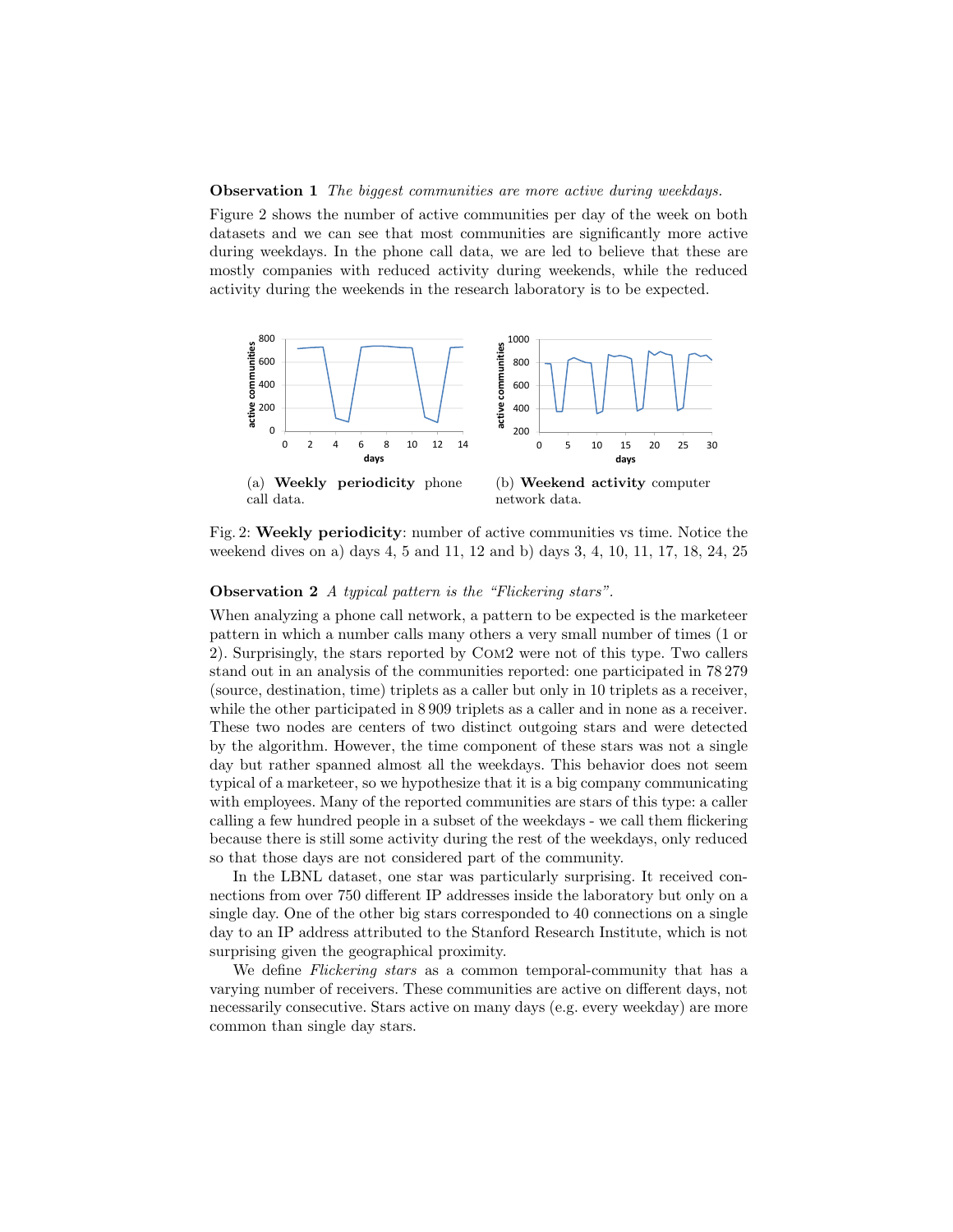## Observation 3 A typical pattern is the "Temporal Bipartite Cores".

Several near-bipartite cores were detected as communities in the phone call dataset. These are communities with about 5 callers and receivers that are active on nearly each day under analysis. These communities represent between 75 and 150 of the non-zeros of the original tensor, with a block density of around 40%.

An example of such communities can also be shown for the LBNL data. 7 machines of the laboratory communicated with 6 external IP addresses on every weekday of the month. After analyzing the IP addresses, the outside machines were found to be part of the Stanford National Accelerator Laboratory, the University of California in San Francisco, the UC Davis, the John Hopkins University, and the U.S. Dept. of Energy. Com2 was able to detect this research group (possibly in particle physics) using communications data alone.

# 5 Conclusions

We focused on deriving patterns from time-evolving graphs, and specifically on spotting *comet* communities, that come and go (possibly periodically). The main contributions are the following:

- Scalability: Our method, Com2, is linear on the input size; instead of relying on a complete tensor factorization, we carefully leverage rank-1 decompositions to incrementally guide the search process for community detection.
- No user-defined parameters: In addition to the above, efficient, incremental search process, we also proposed a novel MDL-based stopping criterion, which finds such comet communities in a parameter-free fashion.
- Effectiveness: We applied Com2 on real and synthetic data, where it discovered communities that agree with intuition.
- Generality: Com2 can be easily extended to handle higher-mode tensors.

Com2 can also be applied on edge-labeled graphs, by considering the labels as the third mode of the tensor. Future work could focus on exploiting side information, like node-attributes (for example, demographic data for each node). Com2 is available at http://cs.cmu.edu/∼maraujo/publications.html.

Acknowledgments. This material is based upon work supported by the National Science Foundation under Grant No. IIS-1247489. Research was sponsored by the Defense Threat Reduction Agency and was accomplished under contract No. HDTRA1-10-1-0120. Also, sponsored by the Army Research Laboratory and was accomplished under Cooperative Agreement Number W911NF-09-2-0053. Additional funding was provided by the U.S. Army Research Office (ARO) and Defense Advanced Research Projects Agency (DARPA) under Contract Number W911NF-11-C-0088. This work is also partially supported by a Google Focused Research Award, by the Fundação para a Ciência e a Tecnologia (Portuguese Foundation for Science and Technology) through the Carnegie Mellon Portugal Program, and by a fellowship within the postdoc-program of the German Academic Exchange Service (DAAD). Any opinions, findings, and conclusions or